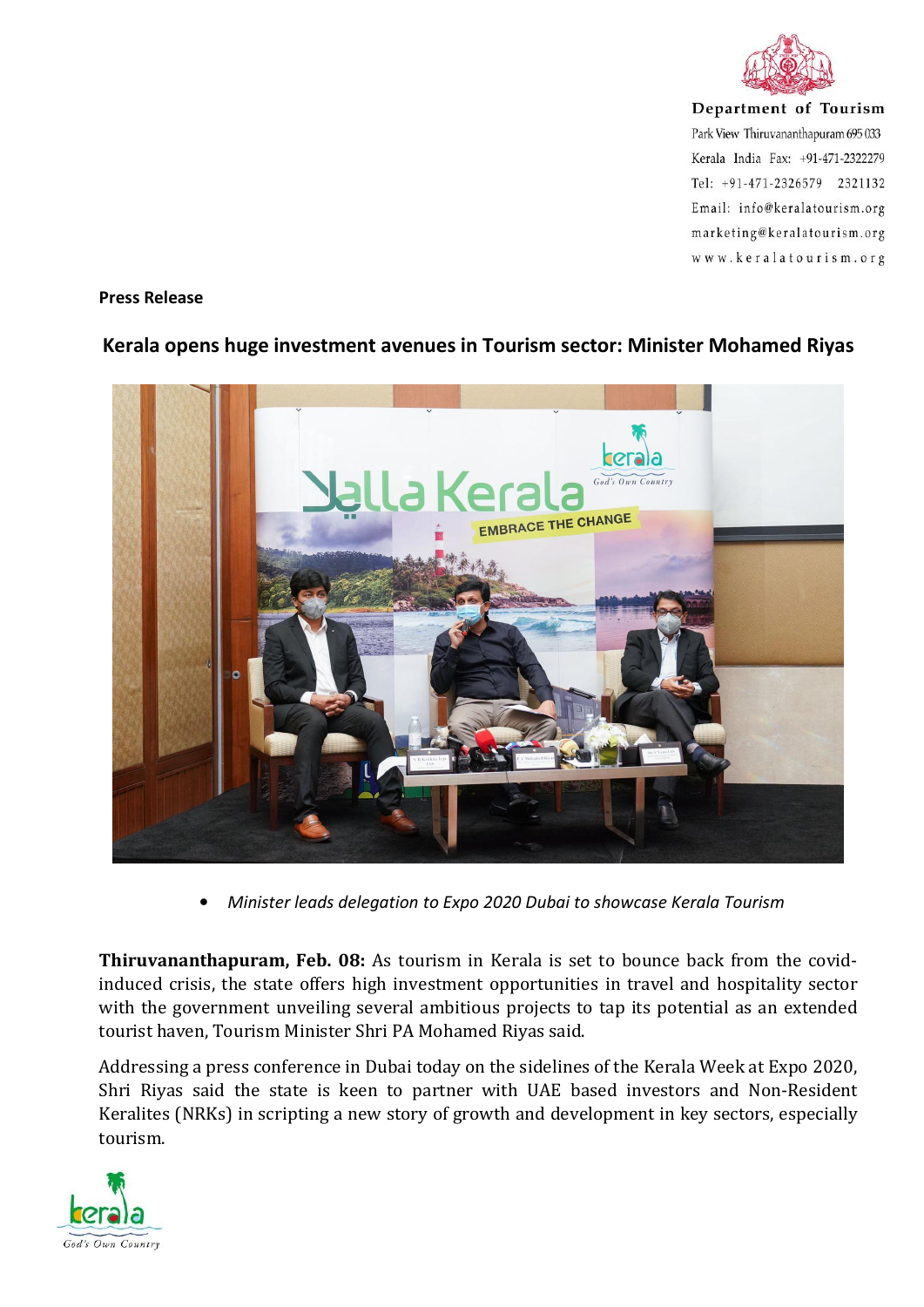

Department of Tourism Park View Thiruvananthapuram 695 033 Kerala India Fax: +91-471-2322279 Tel: +91-471-2326579 2321132 Email: info@keralatourism.org marketing@keralatourism.org www.keralatourism.org

Major initiatives promising attractive investment opportunities are 'Exploring the Unexplored' destinations, opening up the untapped Malabar region, Caravan Tourism, safe and regulated adventure tourism, experiential tourism, workcations and active holidays, the Minister said.

While the recently launched Caravan Tourism is sure to provide a riveting experience to visitors, houseboats will continue to be one of the top holiday experiences in Kerala. Caravanning will help Kerala tourism to expand beyond established destinations, he said.

Shri Riyas, who is leading a delegation from Kerala to Expo 2020 Dubai to showcase the state's strengths, said the new projects have opened up investment possibilities in MICE facilities, resorts and hotels, caravans and caravan parks, farmstays, adventure holidays and travel and tour operations. The delegation includes Dr. Venu V, Additional Chief Secretary (Tourism) and Shri. VR Krishna Teja, Director, Tourism.

Kerala has an investor-friendly institutional mechanism to provide quick approvals and mandatory clearances for investment proposals, the Minister said.

When the pandemic fades away, Ayurveda/health and wellness holidays will become important, for which the state is well-positioned to attract clients from the Middle East for wellness and rejuvenation holidays.

A must-visit destination for nature enthusiasts, Kerala is well positioned to attract young travellers with soft adventure activities in the hills and forests of Western Ghats. Kerala's forests cover nearly 30% of the total land area and there are 15 wildlife sanctuaries, 2 tiger reserves, 5 national parks and 60 plus eco-tourism destinations.

On the caravan tourism initiative, Shri Riyas said the aim of the project is to popularise this mode of holidaying among common people.

"About 297 potential investors have evinced interest in caravans and have registered for availing subsidy so far under the project. The construction of caravan parks is underway. The response to the registration process for setting up caravan parks has been overwhelming. So far, we have received as many as 78 registrations for caravan parks," he said.

Shri Riyas also urged the Keralites in the UAE to be the brand ambassadors of the tourism projects of the state.

Kerala's tourism development is centred around the idea of Responsible Tourism with community participation. Sustainable growth is the right approach to development, he said.

Emphasising on the strong government-to-government relations with UAE and people-to people social and cultural ties, Mr Riyas said he is confident that tourism will be a key driver